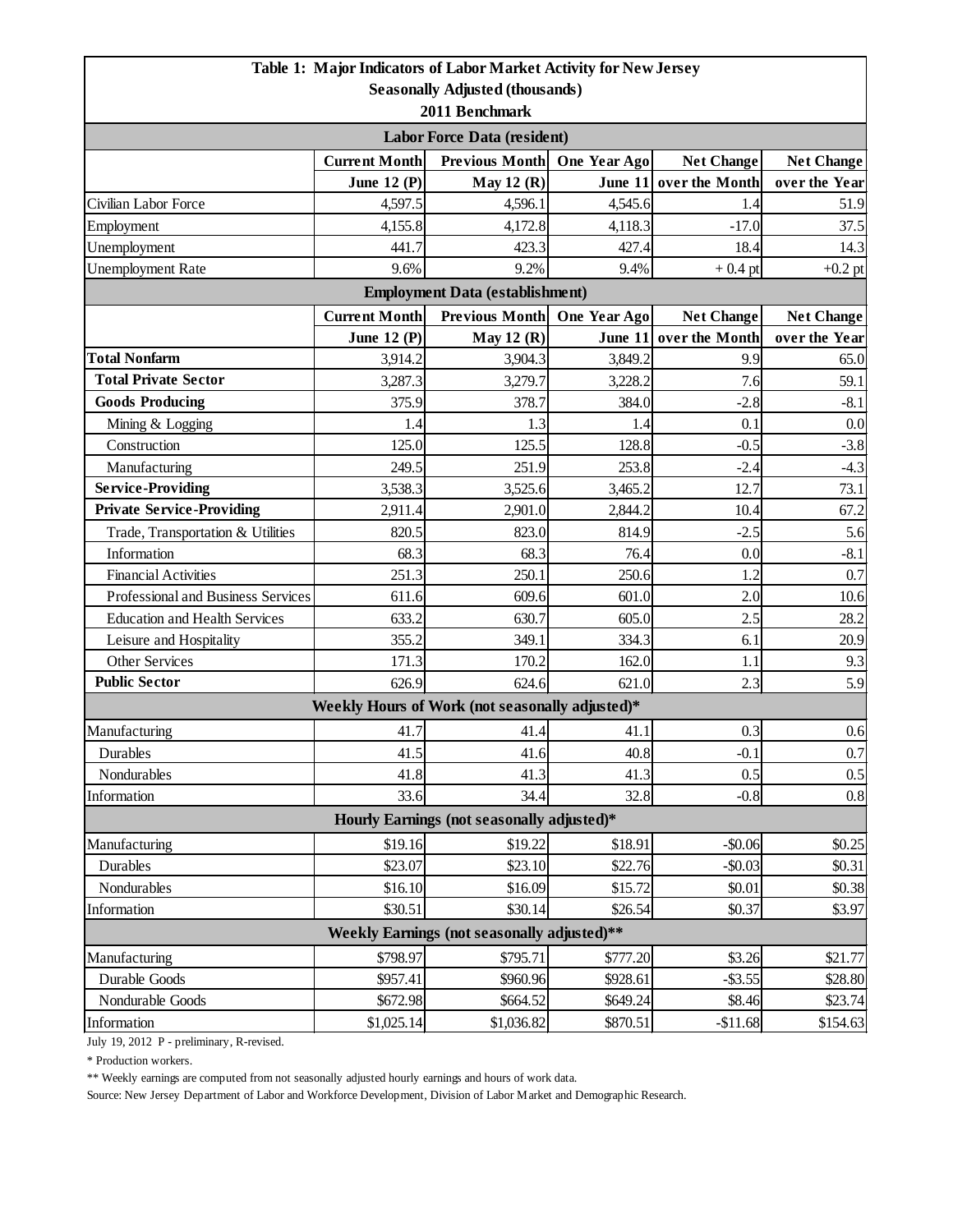| Table 2: New Jersey Civilian Labor Force Trends (thousands)<br>2011 Benchmark |                                                                                    |                   |                                                                         |                   |                            |                     |  |
|-------------------------------------------------------------------------------|------------------------------------------------------------------------------------|-------------------|-------------------------------------------------------------------------|-------------------|----------------------------|---------------------|--|
|                                                                               | <b>Not Seasonally Adjusted</b>                                                     |                   |                                                                         |                   | <b>Seasonally Adjusted</b> |                     |  |
|                                                                               | <b>June 12 (P)</b>                                                                 | <b>May 12 (R)</b> | June 11                                                                 | June 12 $(P)$     | May 12 $(R)$               | June 11             |  |
| Civilian Labor Force                                                          | 4,634.7                                                                            | 4,591.3           | 4,585.7                                                                 | 4,597.5           | 4,596.1                    | 4,545.6             |  |
| Resident Employment                                                           | 4,167.1                                                                            | 4,169.9           | 4,148.3                                                                 | 4,155.8           | 4,172.8                    | 4,118.3             |  |
| Unemployment                                                                  | 467.6                                                                              | 421.4             | 437.3                                                                   | 441.7             | 423.3                      | 427.4               |  |
| Unemployment Rate                                                             | 10.1%                                                                              | 9.2%              | 9.5%                                                                    | 9.6%              | 9.2%                       | 9.4%                |  |
| Labor Force Participation Rate                                                | 66.6%                                                                              | 66.1%             | 66.3%                                                                   | 66.1%             | 66.1%                      | 65.8%               |  |
| Employment/Population Ratio                                                   | 59.9%                                                                              | 60.0%             | 60.0%                                                                   | 59.8%             | 60.0%                      | 59.6%               |  |
|                                                                               |                                                                                    |                   | New Jersey Civilian Labor Force Annual Averages 1990 - 2011 (thousands) |                   |                            |                     |  |
|                                                                               |                                                                                    |                   |                                                                         |                   | <b>Unemployment</b>        | <b>Unemployment</b> |  |
| Year                                                                          | <b>Labor Force</b>                                                                 |                   |                                                                         | <b>Employment</b> | <b>Volume</b>              | Rate $(\%$ )        |  |
| 1990                                                                          | 4,072.5                                                                            |                   | 3,865.0                                                                 |                   | 207.5                      | 5.1                 |  |
| 1991                                                                          | 4,050.4                                                                            |                   | 3,776.6                                                                 |                   | 273.7                      | 6.8                 |  |
| 1992                                                                          | 4,051.9                                                                            |                   | 3,709.5                                                                 |                   | 342.4                      | 8.5                 |  |
| 1993                                                                          | 4,034.6                                                                            |                   | 3,727.3                                                                 |                   | 307.3                      | 7.6                 |  |
| 1994                                                                          | 4,067.5                                                                            |                   |                                                                         | 3,790.0           | 277.5                      | 6.8                 |  |
| 1995                                                                          | 4,111.8                                                                            |                   |                                                                         | 3,846.3           | 265.5                      | 6.5                 |  |
| 1996                                                                          | 4,184.1                                                                            |                   |                                                                         | 3,925.8           | 258.3                      | 6.2                 |  |
| 1997                                                                          | 4,257.4                                                                            |                   |                                                                         | 4,031.0           | 226.4                      | 5.3                 |  |
| 1998                                                                          | 4,242.4                                                                            |                   | 4,047.1                                                                 |                   | 195.3                      | 4.6                 |  |
| 1999                                                                          | 4,284.6                                                                            |                   |                                                                         | 4,092.7           | 191.8                      | 4.5                 |  |
| 2000                                                                          | 4,287.8                                                                            |                   |                                                                         | 4,130.3           | 157.5                      | 3.7                 |  |
| 2001                                                                          | 4,302.3                                                                            |                   |                                                                         | 4,117.5           | 184.8                      | 4.3                 |  |
| 2002                                                                          | 4,370.8                                                                            |                   |                                                                         | 4,117.3           | 253.5                      | 5.8                 |  |
| 2003                                                                          | 4,363.9                                                                            |                   |                                                                         | 4,108.4           |                            | 5.9                 |  |
| 2004                                                                          | 4,358.9                                                                            |                   | 4,144.2                                                                 |                   | 255.5<br>214.7             | 4.9                 |  |
| 2005                                                                          | 4,404.5                                                                            |                   | 4,207.7                                                                 |                   | 196.7                      | 4.5                 |  |
| 2006                                                                          | 4,465.1                                                                            |                   | 4,257.9                                                                 |                   | 207.2                      | 4.6                 |  |
| 2007                                                                          | 4,456.3                                                                            |                   | 4,264.6                                                                 |                   | 191.7                      | 4.3                 |  |
| 2008                                                                          | 4,509.1                                                                            |                   | 4,262.3                                                                 |                   | 246.8                      | 5.5                 |  |
| 2009                                                                          | 4,546.4                                                                            |                   | 4,138.4                                                                 |                   | 408.1                      | 9.0                 |  |
| 2010                                                                          | 4,554.1                                                                            |                   | 4,116.6                                                                 |                   | 437.4                      | 9.6                 |  |
| 2011                                                                          | 4,556.2                                                                            |                   |                                                                         | 4,131.8           | 424.4                      | 9.3                 |  |
|                                                                               | Seasonally Adjusted Civilian Labor Force Data for New Jersey (thousands) 2011-2012 |                   |                                                                         |                   |                            |                     |  |
|                                                                               |                                                                                    |                   |                                                                         |                   | <b>Unemployment</b>        |                     |  |
| Date                                                                          | <b>Labor Force</b>                                                                 |                   |                                                                         | <b>Employment</b> |                            | <b>Unemployment</b> |  |
| Jan 2011<br>Feb                                                               | 4,546.2                                                                            |                   | 4,119.7                                                                 |                   | 426.5<br>424.1             | 9.4                 |  |
|                                                                               | 4,548.4                                                                            |                   | 4,124.4                                                                 |                   | 422.4                      | 9.3<br>9.3          |  |
| Mar                                                                           | 4,549.3                                                                            |                   | 4,126.9                                                                 |                   |                            |                     |  |
| Apr                                                                           | 4,548.0                                                                            |                   | 4,125.7                                                                 |                   | 422.3                      | 9.3                 |  |
| May                                                                           | 4,546.0                                                                            |                   | 4,121.7                                                                 |                   | 424.3                      | 9.3                 |  |
| Jun                                                                           | 4,545.6                                                                            |                   | 4,118.3                                                                 |                   | 427.4                      | 9.4                 |  |
| $_{\rm{Jul}}$                                                                 | 4,548.4                                                                            |                   | 4,118.9                                                                 |                   | 429.5                      | 9.4                 |  |
| Aug                                                                           | 4,554.5                                                                            |                   | 4,124.9                                                                 |                   | 429.5                      | 9.4                 |  |
| Sep                                                                           | 4,562.1                                                                            |                   | 4,134.8                                                                 |                   | 427.3                      | 9.4                 |  |
| Oct                                                                           | 4,569.4                                                                            |                   | 4,145.6                                                                 |                   | 423.9                      | 9.3                 |  |
| Nov<br>Dec                                                                    | 4,575.2                                                                            |                   | 4,155.1<br>4,164.1                                                      |                   | 420.1<br>416.2             | 9.2<br>9.1          |  |
|                                                                               | 4,580.3                                                                            |                   |                                                                         |                   |                            |                     |  |
| Jan 2012                                                                      | 4,572.9                                                                            |                   | 4,161.0                                                                 |                   | 411.9                      | 9.0                 |  |
| Feb                                                                           |                                                                                    |                   | 4,161.8                                                                 |                   | 414.0                      | 9.0                 |  |
| Mar                                                                           | 4,575.9                                                                            |                   | 4,161.4                                                                 |                   | 412.7                      | 9.0                 |  |
| Apr                                                                           | 4,574.2<br>4,584.5                                                                 |                   | 4,167.3                                                                 |                   | 417.2                      | 9.1                 |  |
| May(R)                                                                        | 4,596.1                                                                            |                   |                                                                         |                   | 423.3                      | 9.2                 |  |
| Jun $(P)$                                                                     | 4,597.5                                                                            |                   | 4,172.8<br>4,155.8                                                      |                   | 441.7                      | 9.6                 |  |
| $_{\rm{Jul}}$                                                                 |                                                                                    |                   |                                                                         |                   |                            |                     |  |
| Aug                                                                           |                                                                                    |                   |                                                                         |                   |                            |                     |  |
| Sep                                                                           |                                                                                    |                   |                                                                         |                   |                            |                     |  |
| Oct                                                                           |                                                                                    |                   |                                                                         |                   |                            |                     |  |
| $\operatorname{Nov}$                                                          |                                                                                    |                   |                                                                         |                   |                            |                     |  |
| $\rm Dec$                                                                     |                                                                                    |                   |                                                                         |                   |                            |                     |  |

Source: New Jersey Department of Labor and Workforce Development, Division of Labor Market & Demographic Research. July 19, 2012. P - preliminary, R - revised.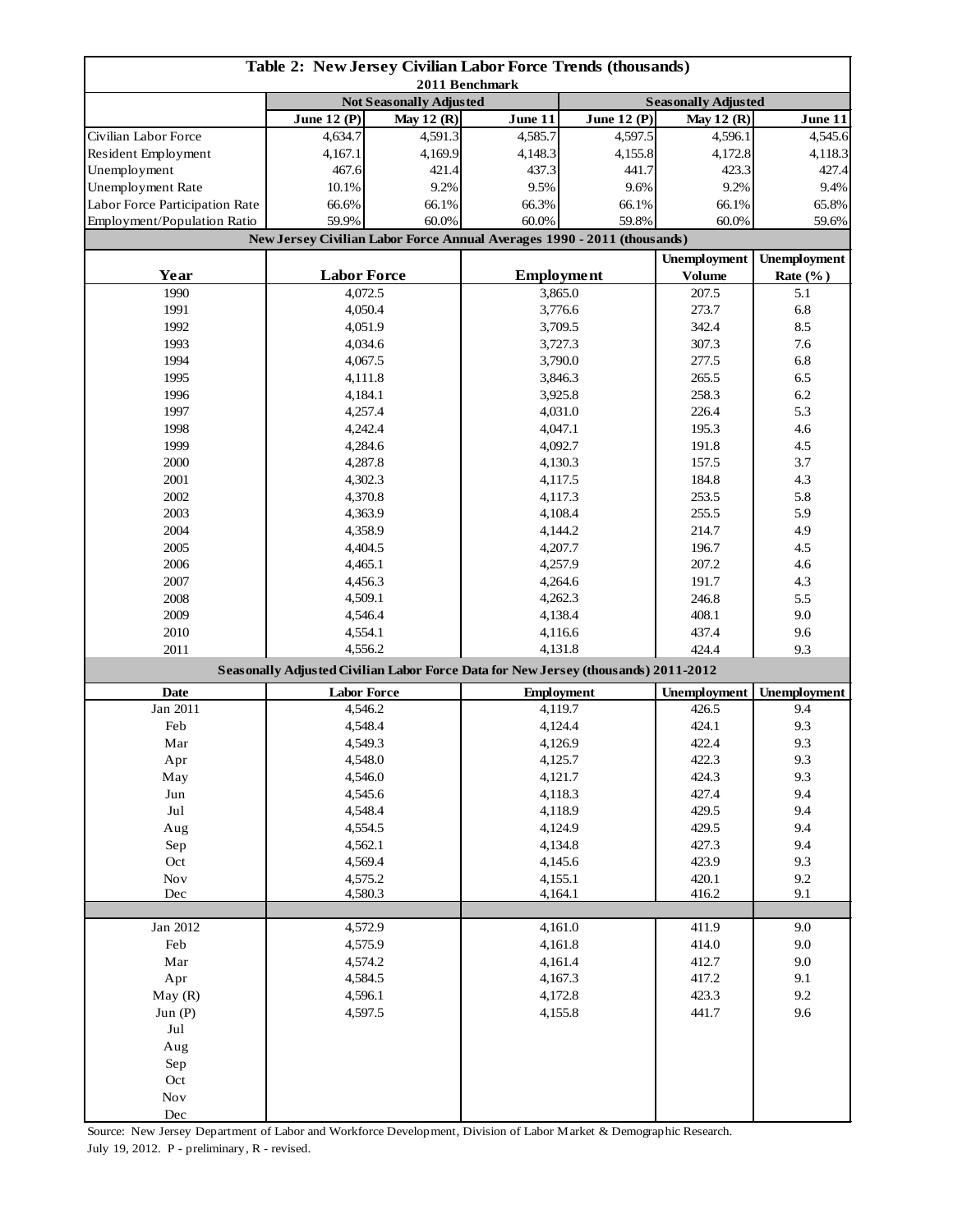| Table 3: New Jersey Nonfarm Employment by Industry for June 2012 |                                                    |                       |              |                   |  |  |
|------------------------------------------------------------------|----------------------------------------------------|-----------------------|--------------|-------------------|--|--|
|                                                                  | Not Seasonally Adjusted (thousands) 2011 Benchmark |                       |              |                   |  |  |
|                                                                  | <b>Current Month</b>                               | <b>Previous Month</b> | One Year Ago | <b>Net Change</b> |  |  |
| Industry                                                         | June 12 $(P)$                                      | May 12 $(R)$          | June 11      | over the Year     |  |  |
| Total Nonfarm                                                    | 3,980.2                                            | 3,919.5               | 3,925.7      | 54.5              |  |  |
| <b>Total Private Sector</b>                                      | 3,345.8                                            | 3,287.5               | 3,296.6      | 49.2              |  |  |
| Goods Producing                                                  | 380.8                                              | 376.7                 | 391.1        | $-10.3$           |  |  |
| Mining & Logging                                                 | 1.4                                                | 1.3                   | 1.4          | 0.0               |  |  |
| <b>Construction</b>                                              | 129.1                                              | 125.1                 | 134.4        | $-5.3$            |  |  |
| <b>Manufacturing</b>                                             | 250.3                                              | 250.3                 | 255.3        | $-5.0$            |  |  |
| Durable Goods                                                    | 111.3                                              | 111.5                 | 115.6        | $-4.3$            |  |  |
| <b>Fabricated Metal Products</b>                                 | 23.0                                               | 23.0                  | 22.8         | 0.2               |  |  |
| <b>Machinery Manufacturing</b>                                   | 13.9                                               | 13.9                  | 14.3         | $-0.4$            |  |  |
| Computer and Electronic Products                                 | 26.8                                               | 26.5                  | 26.5         | 0.3               |  |  |
| Miscellaneous Manufacturing                                      | 18.3                                               | 18.2                  | 19.0         | $-0.7$            |  |  |
| Nondurable Goods                                                 | 139.0                                              | 138.8                 | 139.7        | $-0.7$            |  |  |
| Food Manufacturing                                               | 30.1                                               | 29.8                  | 30.2         | $-0.1$            |  |  |
| Paper Manufacturing                                              | 10.4                                               | 10.4                  | 11.1         | $-0.7$            |  |  |
| Printing and Related Support                                     | 16.6                                               | 16.5                  | 16.9         | $-0.3$            |  |  |
| <b>Chemical Manufacturing</b>                                    | 51.4                                               | 51.2                  | 53.3         | $-1.9$            |  |  |
| Pharmaceutical and Medicine                                      | 28.7                                               | 28.7                  | 30.4         | $-1.7$            |  |  |
| Service-Providing                                                | 3,599.4                                            | 3,542.8               | 3,534.6      | 64.8              |  |  |
| Private Service-Providing                                        | 2,965.0                                            | 2,910.8               | 2,905.5      | 59.5              |  |  |
| <b>Trade, Transportation, and Utilities</b>                      | 829.0                                              | 822.0                 | 821.9        | 7.1               |  |  |
| Wholesale Trade*                                                 | 211.5                                              | 211.7                 | 211.6        | $-0.1$            |  |  |
| Retail Trade*                                                    | 450.2                                              | 443.9                 | 444.6        | 5.6               |  |  |
| Building Material & Garden Equip. and Supplies Dealers           | 33.0                                               | 33.8                  | 32.5         | 0.5               |  |  |
| Food and Beverage Stores                                         | 108.1                                              | 103.9                 | 107.1        | 1.0               |  |  |
| Health and Personal Care Stores                                  | 34.4                                               | 34.2                  | 34.9         | $-0.5$            |  |  |
| Clothing and Clothing Accessories Stores                         | 52.7                                               | 50.5                  | 55.1         | $-2.4$            |  |  |
| Sporting Goods, Hobby, Book and Music Stores                     | 16.3                                               | 16.1                  | 16.7         | $-0.4$            |  |  |
| <b>General Merchandise Stores</b>                                | 72.7                                               | 72.3                  | 72.4         | 0.3               |  |  |
| Transportation, Warehousing and Utilities                        | 167.3                                              | 166.4                 | 165.7        | 1.6               |  |  |
| Utilities*                                                       | 13.8                                               | 13.7                  | 13.6         | 0.2               |  |  |
| Transportation & Warehousing*                                    | 153.5                                              | 152.7                 | 152.1        | 1.4               |  |  |
| <b>Information</b>                                               | 68.7                                               | 68.0                  | 77.3         | $-8.6$            |  |  |
| Publishing Industries (except Internet)                          | 19.8                                               | 19.7                  |              | $-1.4$            |  |  |
| Telecommunications                                               | 30.2                                               | 30.2                  | 21.2         | $-2.0$            |  |  |
| Internet Service Providers, Web Portals, Data Processing Srvs.   | 8.2                                                | 8.1                   | 32.2<br>8.0  | 0.2               |  |  |
| <b>Financial Activities</b>                                      | 252.4                                              |                       | 253.1        | $-0.7$            |  |  |
| Finance and Insurance*                                           |                                                    | 250.8                 |              |                   |  |  |
|                                                                  | 194.4                                              | 193.7                 | 198.5        | $-4.1$<br>$-3.0$  |  |  |
| Securities, Commodity Contracts and Other Fin. Investments       | 45.0                                               | 44.9                  | 48.0         |                   |  |  |
| Insurance Carriers and Related Activities                        | 80.1                                               | 79.5                  | 81.8         | $-1.7$            |  |  |
| Real Estate and Rental/Leasing*                                  | 58.0                                               | 57.1                  | 54.6         | 3.4               |  |  |
| <b>Professional and Business Services</b>                        | 622.0                                              | 612.1                 | 612.1        | 9.9               |  |  |
| Professional, Scientific and Technical Services*                 | 285.5                                              | 281.7                 | 279.4        | 6.1               |  |  |
| Management of Companies and Enterprises*                         | 74.6                                               | 74.2                  | 77.6         | $-3.0$            |  |  |
| Administrative Support & Waste Management/Remediation*           | 261.9                                              | 256.2                 | 255.1        | 6.8               |  |  |
| <b>Education, Health and Social Assistance Services</b>          | 635.9                                              | 634.7                 | 610.1        | 25.8              |  |  |
| <b>Educational Services*</b>                                     | 99.0                                               | 99.3                  | 92.5         | 6.5               |  |  |
| Health Care and Social Assistance*                               | 536.9                                              | 535.4                 | 517.6        | 19.3              |  |  |
| Hospitals                                                        | 162.2                                              | 161.3                 | 155.9        | 6.3               |  |  |
| Nursing and Residential Care Facilities                          | 91.3                                               | 91.0                  | 89.6         | 1.7               |  |  |
| Social Assistance                                                | 76.9                                               | 78.6                  | 75.9         | 1.0               |  |  |
| <b>Leisure and Hospitality</b>                                   | 382.7                                              | 352.5                 | 364.4        | 18.3              |  |  |
| Arts, Entertainment and Recreation*                              | 64.4                                               | 54.8                  | 64.7         | $-0.3$            |  |  |
| Accommodation and Food Services*                                 | 318.3                                              | 297.7                 | 299.7        | 18.6              |  |  |
| Food Services and Drinking Places                                | 251.1                                              | 236.5                 | 239.1        | 12.0              |  |  |
| <b>Other Services</b>                                            | 174.3                                              | 170.7                 | 166.6        | 7.7               |  |  |
| Repair and Maintenance                                           | 36.4                                               | 35.0                  | 32.8         | 3.6               |  |  |
| Personal and Laundry Services                                    | 55.1                                               | 54.9                  | 52.1         | 3.0               |  |  |
| Religious, Grantmaking, Civic, Professional and Similar Org.     | 82.8                                               | 80.8                  | 81.7         | 1.1               |  |  |
| Government                                                       | 634.4                                              | 632.0                 | 629.1        | 5.3               |  |  |

July 19, 2012 P - preliminary, R-revised.

Shaded rows denote supersector series, \* denote sector series.

Source: New Jersey Department of Labor and Workforce Development, Division of Labor Market and Demographic Research.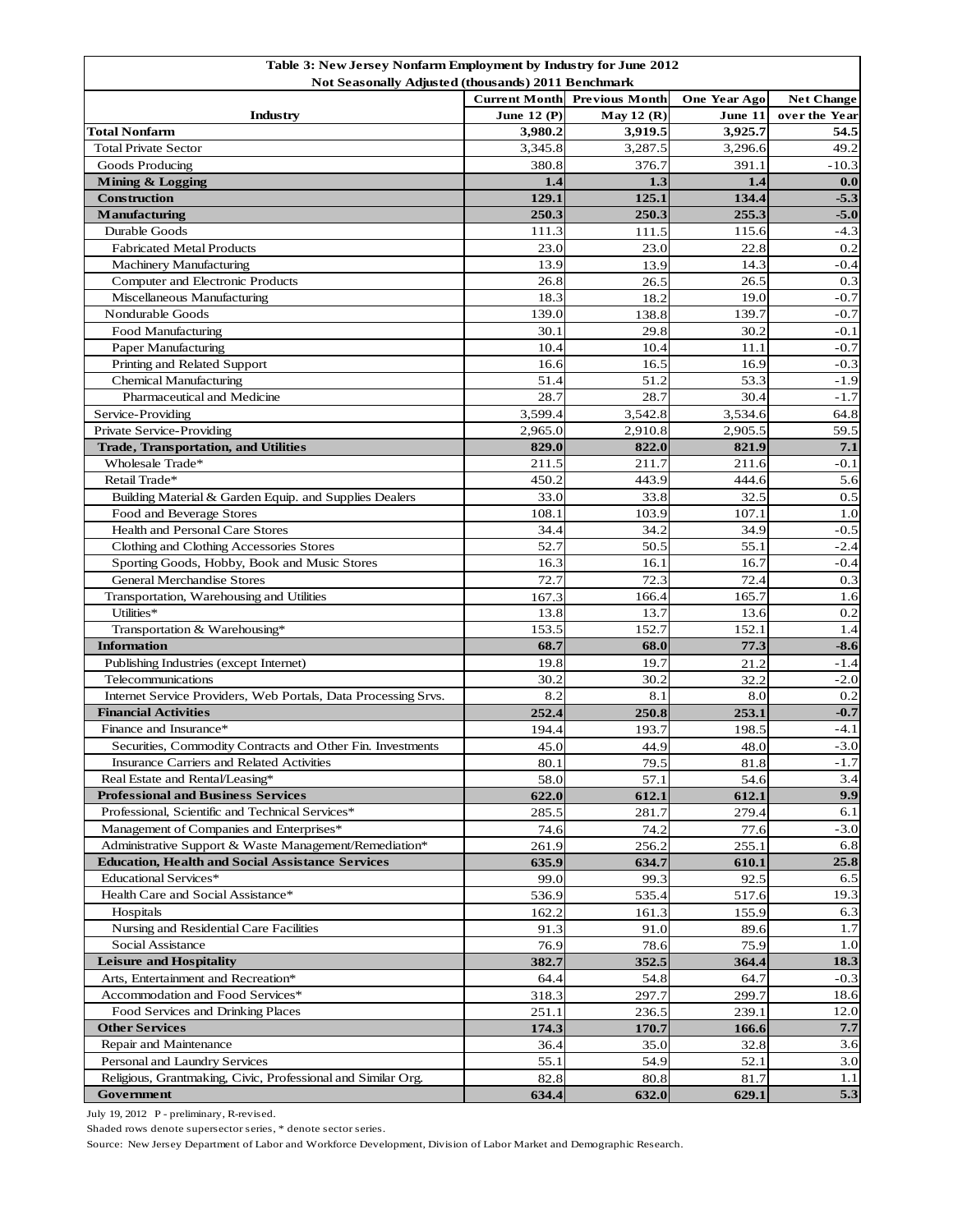| Table 4: New Jersey Nonfarm Employment (in thousands) 2011 Benchmark |                    |                                        |                                         |                |                    |                |  |
|----------------------------------------------------------------------|--------------------|----------------------------------------|-----------------------------------------|----------------|--------------------|----------------|--|
| <b>Annual Averages</b>                                               |                    |                                        |                                         |                |                    |                |  |
|                                                                      | <b>Total</b>       | <b>Public</b><br><b>Private Sector</b> |                                         |                |                    |                |  |
|                                                                      |                    |                                        |                                         |                | Service-           |                |  |
| Year                                                                 |                    | <b>Total</b>                           | <b>Manufacturing</b>                    | Construction   | Providing          |                |  |
| 1990                                                                 | 3,635.1            | 3,058.4                                | 529.5                                   | 147.7          | 2,378.1            | 576.7          |  |
| 1991                                                                 | 3,498.7            | 2,927.1                                | 498.3                                   | 122.6          | 2,303.7            | 571.6          |  |
| 1992                                                                 | 3,457.9            | 2,886.0                                | 474.1                                   | 112.1          | 2,297.6            | 571.9          |  |
| 1993                                                                 | 3,493.0            | 2,922.3                                | 462.9                                   | 116.3          | 2,340.8            | 570.7          |  |
| 1994                                                                 | 3,552.8            | 2,979.4                                | 456.0                                   | 121.7          | 2,399.4            | 573.4          |  |
| 1995                                                                 | 3,600.6            | 3,027.2                                | 448.6                                   | 123.3          | 2,453.0            | 573.4          |  |
| 1996                                                                 | 3,638.9            | 3,068.3                                | 437.4                                   | 125.0          | 2,503.8            | 570.6          |  |
| 1997                                                                 | 3,724.5            | 3,154.3                                | 435.4                                   | 131.8          | 2,584.9            | 570.3          |  |
| 1998                                                                 | 3,801.3            | 3,229.6                                | 429.4                                   | 136.1          | 2,661.8            | 571.7          |  |
| 1999                                                                 | 3,901.1            | 3,323.5                                | 422.5                                   | 143.6          | 2,755.3            | 577.6          |  |
| 2000                                                                 | 3,994.5            | 3,405.7                                | 421.6                                   | 149.6          | 2,832.6            | 588.9          |  |
| 2001                                                                 | 3,997.2            | 3,394.6                                | 401.2                                   | 158.8          | 2,832.8            | 602.6          |  |
| 2002                                                                 | 3,983.9            | 3,370.4                                | 367.5                                   | 162.6          | 2,838.8            | 613.5          |  |
| 2003                                                                 | 3,978.8            | 3,356.9                                | 350.4                                   | 160.5          | 2,844.5            | 621.9          |  |
| 2004                                                                 | 3,999.1            | 3,365.7                                | 338.2                                   | 165.9          | 2,860.0            | 633.4          |  |
| 2005                                                                 | 4,039.1            | 3,397.5                                | 330.4                                   | 169.1          | 2,896.3            | 641.6          |  |
| 2006                                                                 | 4,071.0            | 3423.7                                 | 323.8                                   | 174.9          | 2923.3             | 647.3          |  |
| 2007                                                                 | 4,078.9            | 3431.2                                 | 311.3                                   | 172.3          | 2946.0             | 647.7          |  |
| 2008                                                                 | 4,050.9            | 3,401.7                                | 298.8                                   | 164.5          | 2,936.7            | 649.2          |  |
| 2009                                                                 | 3,894.9            | 3,242.5                                | 266.3                                   | 138.6          | 2,836.1            | 652.4          |  |
| 2010                                                                 | 3,850.6            | 3,210.7                                | 257.2                                   | 129.5          | 2,822.7            | 640.0          |  |
| 2011                                                                 | 3,856.2            | 3,236.3                                | 254.1                                   | 129.7          | 2,851.2            | 619.9          |  |
|                                                                      |                    |                                        | <b>Seasonally Adjusted Monthly Data</b> |                |                    |                |  |
| 2011                                                                 |                    |                                        |                                         |                |                    |                |  |
| Jan                                                                  | 3,837.5            | 3,217.2                                | 255.4                                   | 126.8          | 2,833.7            | 620.3          |  |
| Feb                                                                  | 3,841.5            | 3,219.9                                | 255.4                                   | 127.3          | 2,835.9            | 621.6          |  |
| Mar                                                                  | 3,843.5            | 3,223.0                                | 255.2<br>254.6                          | 127.8<br>129.2 | 2,838.7            | 620.5          |  |
| Apr                                                                  | 3,849.7<br>3,847.7 | 3,228.8<br>3,227.4                     | 254.0                                   | 128.5          | 2,843.7<br>2,843.6 | 620.9<br>620.3 |  |
| May                                                                  | 3,849.2            | 3,228.2                                | 253.8                                   | 128.8          | 2,844.2            |                |  |
| Jun                                                                  |                    | 3,240.3                                | 254.3                                   |                |                    | 621.0          |  |
| Jul                                                                  | 3,859.4            | 3,236.7                                | 254.1                                   | 131.0<br>130.8 | 2,853.6<br>2,850.4 | 619.1<br>621.5 |  |
| Aug                                                                  | 3,858.2            |                                        |                                         |                |                    |                |  |
| Sep                                                                  | 3,861.4            | 3,240.9                                | 251.6<br>251.7                          | 131.1<br>130.3 | 2,856.8<br>2,862.2 | 620.5          |  |
| Oct<br><b>Nov</b>                                                    | 3,865.2<br>3,871.9 | 3,245.6<br>3,252.2                     | 250.9                                   | 129.8          | 2,870.1            | 619.6<br>619.7 |  |
| Dec                                                                  | 3,874.6            | 3,254.7                                | 251.1                                   | 128.9          | 2,873.3            | 619.9          |  |
| 2012                                                                 |                    |                                        |                                         |                |                    |                |  |
| Jan                                                                  | 3,883.4            | 3,262.4                                | 255.2                                   | 129.2          | 2,876.7            | 621.0          |  |
| Feb                                                                  | 3,890.4            | 3,269.8                                | 254.5                                   | 130.6          | 2,883.4            | 620.6          |  |
| Mar                                                                  | 3,886.7            | 3,262.5                                | 254.1                                   | 127.5          | 2,879.6            | 624.2          |  |
|                                                                      | 3,889.9            | 3,269.3                                | 253.1                                   | 127.7          | 2,887.2            | 620.6          |  |
| Apr<br>May(R)                                                        | 3,904.3            | 3,279.7                                | 251.9                                   | 125.5          | 2,901.0            | 624.6          |  |
| Jun (P)                                                              | 3,914.2            | 3,287.3                                | 249.5                                   | 125.0          | 2,911.4            | 626.9          |  |
| Jul                                                                  |                    |                                        |                                         |                |                    |                |  |
|                                                                      |                    |                                        |                                         |                |                    |                |  |
| Aug<br>Sep                                                           |                    |                                        |                                         |                |                    |                |  |
| Oct                                                                  |                    |                                        |                                         |                |                    |                |  |
| <b>Nov</b>                                                           |                    |                                        |                                         |                |                    |                |  |
| Dec                                                                  |                    |                                        |                                         |                |                    |                |  |
|                                                                      |                    |                                        |                                         |                |                    |                |  |

July 19, 2012 P - preliminary, R-revised.

Source: New Jersey Department of Labor and Workforce Development, Division of Labor Market & Demographic Research.